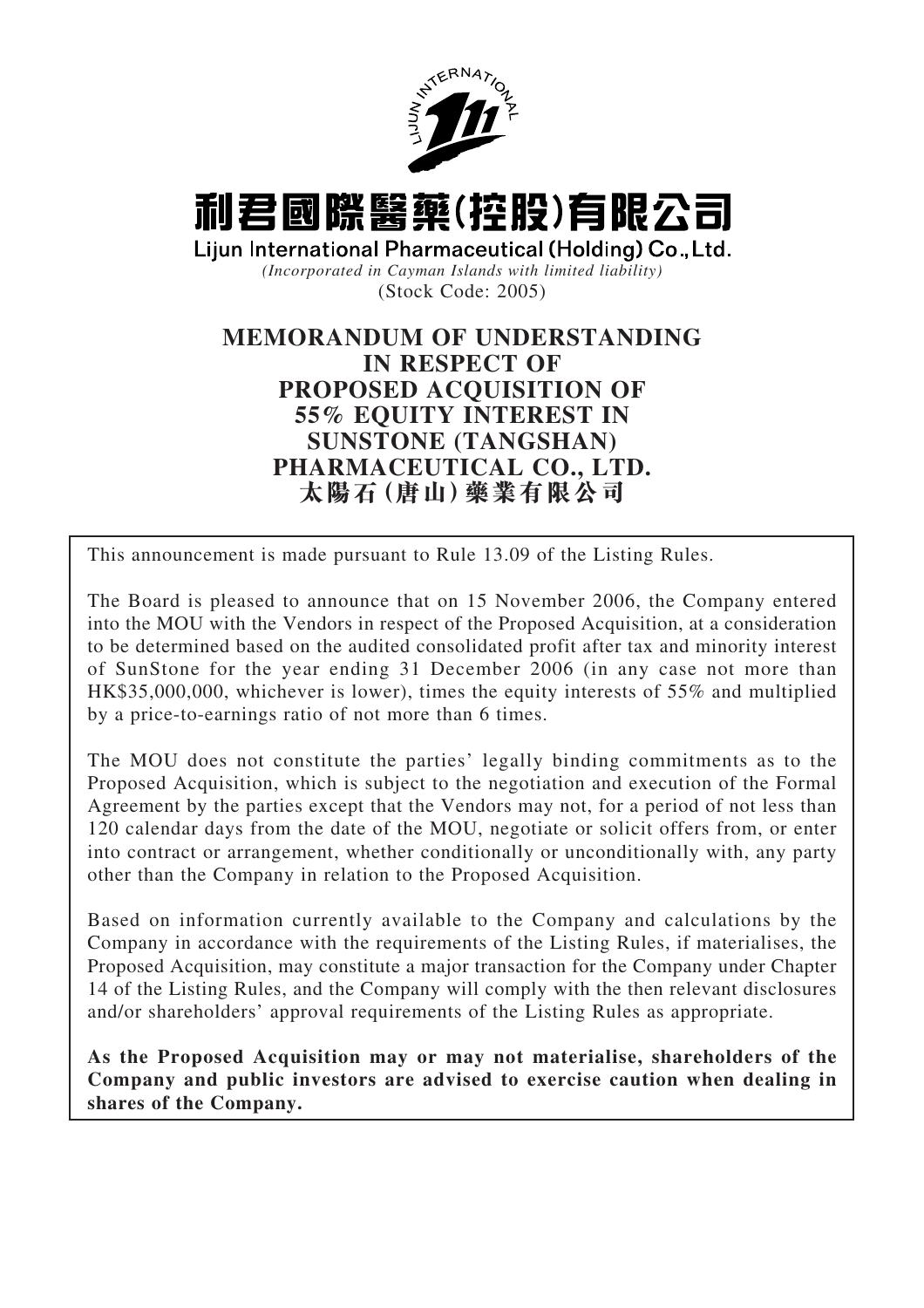# **THE MEMORANDUM OF UNDERSTANDING**

### **Date**

15 November 2006

### **Parties**

| Purchaser: | The Company                                                                 |
|------------|-----------------------------------------------------------------------------|
| Vendors:   | Chinespa Trade 2000 SL (齊發投資有限公司), Hong Kong Fly                            |
|            | International Health Care Ltd. (香港福萊國際保健有限公司), Beijing City                 |
|            | Service Company* (北京城市服務公司) and Qingdao Sun Stone Shengbang                 |
|            | Pharmaceutical Company* (青島太陽石聖邦醫藥有限公司). To the best                        |
|            | of the Directors' knowledge, information and belief after having made all   |
|            | reasonable enquiries, the Vendors are Independent Third Parties not         |
|            | connected with any of the Directors or substantial shareholders of the      |
|            | Company or any of its subsidiaries or any of their respective Associates as |
|            | defined in the Listing Rules.                                               |

#### **Subject matter**

55% equity interest in SunStone

### **Consideration**

To be determined based on the audited consolidated profit after tax and minority interest of SunStone for the year ending 31 December 2006 (in any case not more than HK\$35,000,000, whichever is lower), times the equity interests of 55% and multiplied by a price-to-earnings ratio of not more than 6 times.

#### **Other material terms**

#### *a. Profit guarantee*

Subject to the terms and conditions of the Formal Agreement to be executed by the parties, the Vendors jointly and severally guarantee that the audited consolidated profit after tax and minority interests of SunStone for each of the financial years ending 31 December 2007 and 2008 as certified by auditors shall not be less than HK\$40,000,000. In the event that such profits falls below the said amount, the Vendors shall make up the shortfall to the Company accordingly.

#### *b. Non-competition*

As a condition precedent to the Proposed Acquisition pursuant to the Formal Agreement, the Vendors shall execute a non-competition undertaking in favour of SunStone for a term of 10 years effective from the completion date of the Proposed Acquisition.

#### *c. Exclusivity*

Under the MOU, the Vendors have undertaken to the Company that they will not, for a period of not less than 120 calendar days from the date of the MOU, negotiate or solicit offers from, or enter into contract or arrangement, whether conditionally or unconditionally, with any party other than the Company in relation to the sale of interest in SunStone as contemplated under the MOU.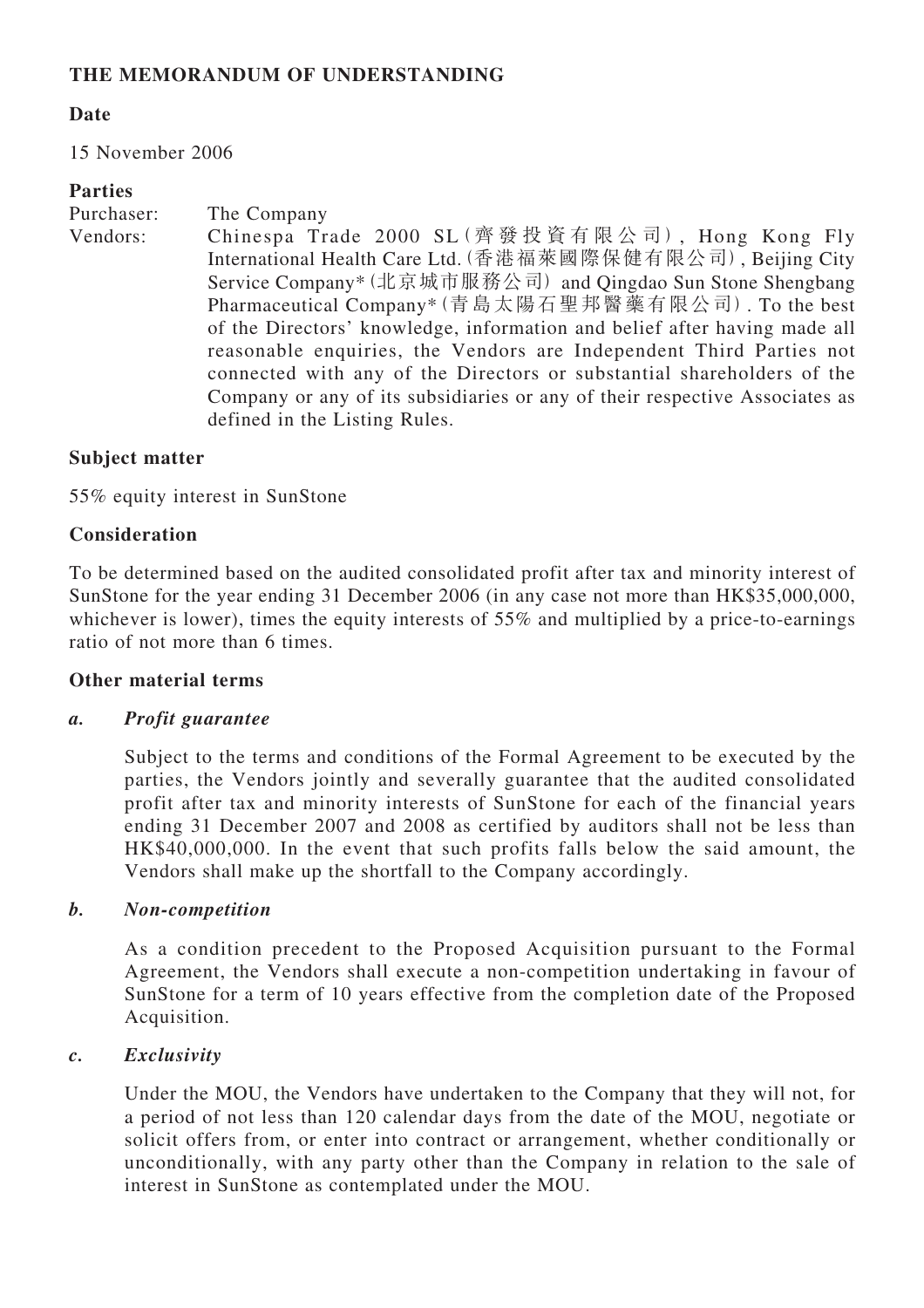# *d. Non-legally binding*

The MOU does not constitute the parties' legally binding commitments as to the Proposed Acquisition, which is subject to the negotiation and execution of the Formal Agreement by the parties except that the exclusivity provision in the MOU, as referred herein, constitutes the legally binding obligation on the part of the Vendors.

# **INFORMATION ABOUT SUNSTONE**

Based on the information provided by the Vendors to date, SunStone is a Sino-foreign joint venture company and has commenced business in 1996. SunStone produces more than 60 sorts of medicines. The main products are bulk pharmaceutical, tablet, capsule, granule, oral solution, powder for injection. SunStone has obtained GMP certificate issued by PRC State Food and Drug Administration.

# **BENEFITS OF THE PROPOSED ACQUISITION**

The products of SunStone are complements to the Group. Both the Group and SunStone have their own sales network, which can provide more marketing resources to each other. Furthermore, the Proposed Acquisition may reduce the cost of sales.

# **PROPOSED SOURCE OF FUNDING**

If materialises, the Company currently intends to finance the Proposed Acquisition partly by its internal resources and/or bank borrowings and partly by capital market financing as the Directors consider appropriate.

### **GENERAL**

Based on information currently available to the Company and calculations by the Company in accordance with the requirements of the Listing Rules, if materialises, the Proposed Acquisition, may constitute a major transaction for the Company under Chapter 14 of the Listing Rules, and the Company will comply with the then relevant disclosures and/or shareholders' approval requirements of the Listing Rules as appropriate.

This announcement is made pursuant to Rule 13.09 of the Listing Rules.

**As the Proposed Acquisition may or may not materialise, shareholders of the Company and public investors are advised to exercise caution when dealing in shares of the Company.**

#### **DEFINITIONS**

In this announcement, unless the context otherwise requires, the following terms shall have the following meanings:

| "Associates"   | have the same meaning ascribed thereto under the Listing Rules                                                            |
|----------------|---------------------------------------------------------------------------------------------------------------------------|
| "Board"        | the board of Directors, including independent non-executive Directors,<br>of the Company                                  |
| "Business day" | any day (other than a Saturday or a Sunday) on which banks in Hong<br>Kong are generally open for normal banking business |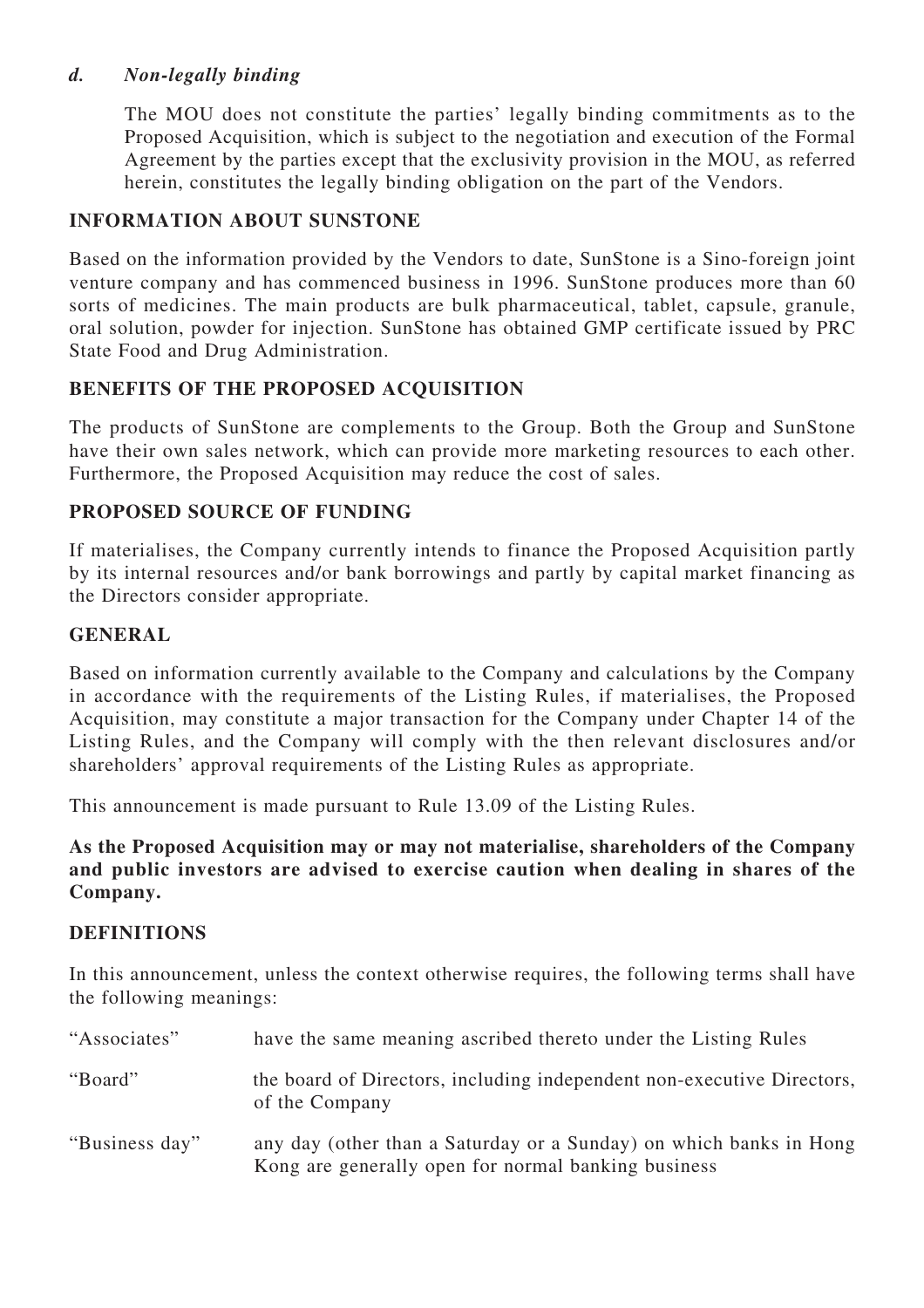| "Completion"                   | completion of the Formal Agreement which shall occur immediately<br>after signing of the Formal Agreement and the fulfillment of all the<br>conditions contained therein (if any)                                                                                         |
|--------------------------------|---------------------------------------------------------------------------------------------------------------------------------------------------------------------------------------------------------------------------------------------------------------------------|
| "Company"                      | Lijun International Pharmaceutical (Holding) Co., Ltd (Stock code:<br>2005), whose shares are listed on the Main Board of the Stock<br>Exchange                                                                                                                           |
| "Director(s)"                  | the director(s) of the Company                                                                                                                                                                                                                                            |
| "Formal<br>Agreement"          | a formal sale and purchase agreement to be entered into between<br>the Company and the Vendors in relation to the Proposed Acquisition,<br>which may be entered into in the event that the Proposed Acquisition<br>materialises                                           |
| "Group"                        | the Company and its subsidiaries                                                                                                                                                                                                                                          |
| "HK\$"                         | Hong Kong dollars, the lawful currency of Hong Kong SAR                                                                                                                                                                                                                   |
| "Hong Kong"                    | the Hong Kong Special Administrative Region of the PRC                                                                                                                                                                                                                    |
| "Independent<br>Third Parties" | parties which are independent and not connected with any of the<br>directors, chief executives, substantial shareholders or management<br>shareholders of the Company or any of its subsidiaries or any of their<br>respective associates as defined in the Listing Rules |
| "Listing Rules"                | the Rules Governing the Listing of Securities on the Stock Exchange                                                                                                                                                                                                       |
| "MOU"                          | the Memorandum of Understanding dated 15 November 2006 and<br>entered into between the Company and the Vendors which set out the<br>basic understanding between the parties thereto in connection with<br>the Proposed Acquisition                                        |
| "PRC"                          | the People's Republic of China                                                                                                                                                                                                                                            |
| "Proposed"<br>Acquisition"     | the proposed acquisition by the Company of the 55% equity<br>interest of SunStone as contemplated under the MOU                                                                                                                                                           |
| "Stock Exchange"               | the Stock Exchange of Hong Kong Limited                                                                                                                                                                                                                                   |
| "SunStone                      | Sunstone (Tangshan) Pharmaceutical Co., Ltd. (太陽石 (唐山) 藥業<br>有限公司)                                                                                                                                                                                                        |